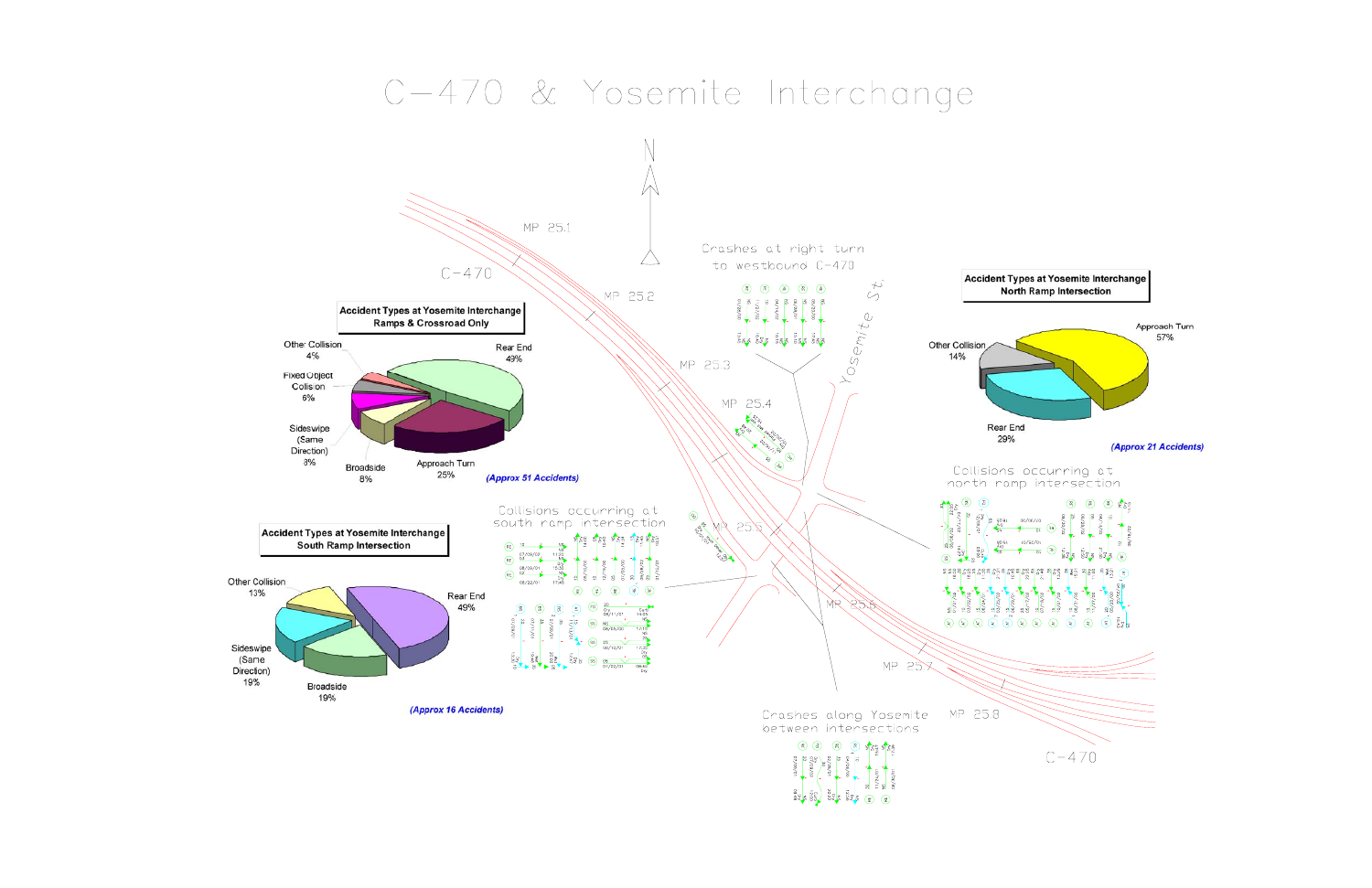#### *C-470 and I-25 Interchange (interchange ramps only)*

An accident diagram as well as charts showing the accident type distribution profile for the interchange ramps is shown on the following page.

For the purposes of this report, only the ramp accidents were examined for the I-25/C-470 interchange. Overall, the accident frequency during the 3-year study period was low on the included ramps. In contrast to other interchange locations, collisions with various fixed objects such as guardrail, delineator posts, bridge rail etc. were highest in the I-25 interchange zone. The reduced congestion, higher speeds and consistent, predictable driving conditions through this interchange are, most likely, the reason for the lower incidence of rear-end crashes when compared to previous freeway segments. At this location, timely winter maintenance attention, prompt repair of guardrail and bridgerail and maintenance of the pavement surface and pavement markings is recommended to continue the lower accident frequency at this location.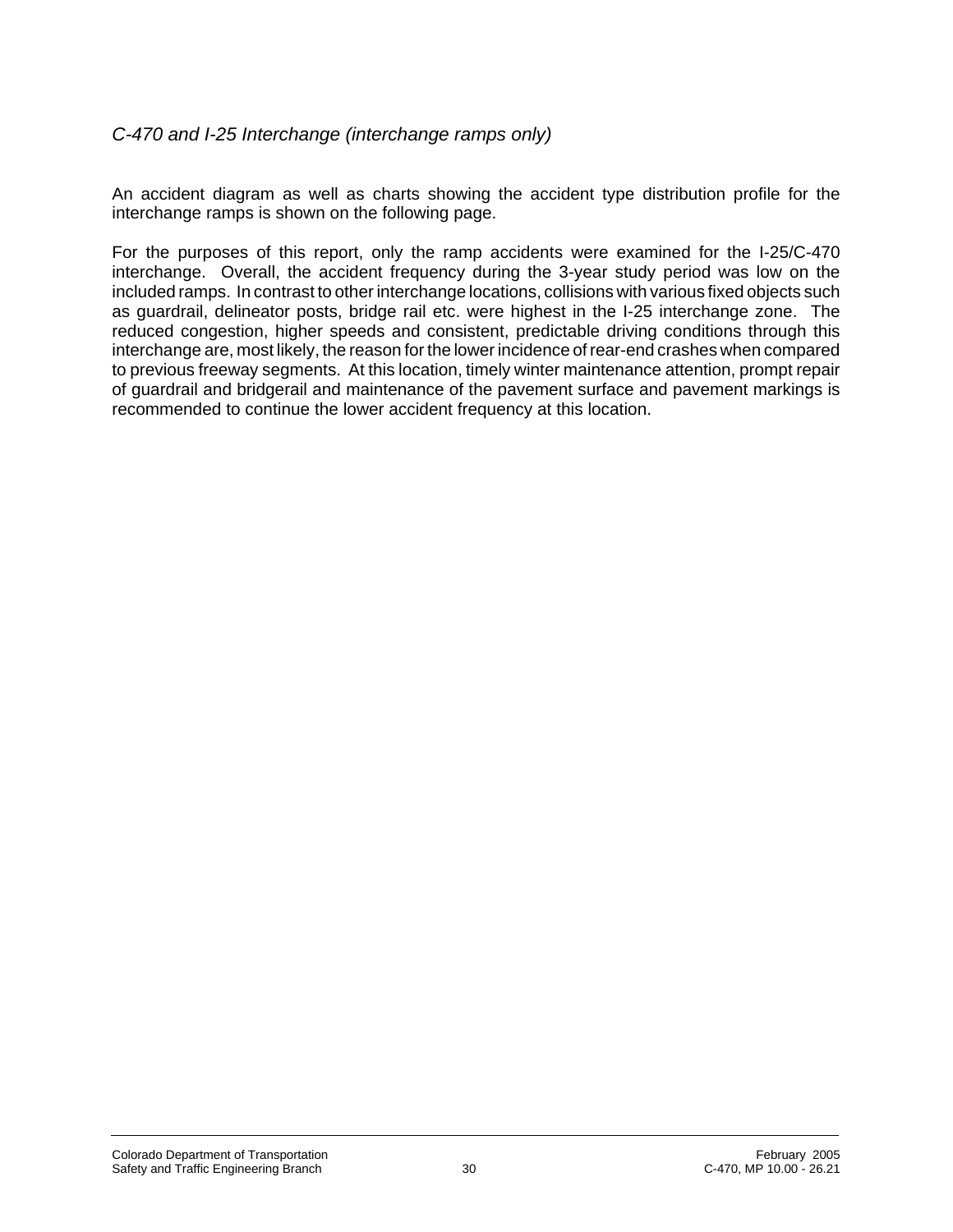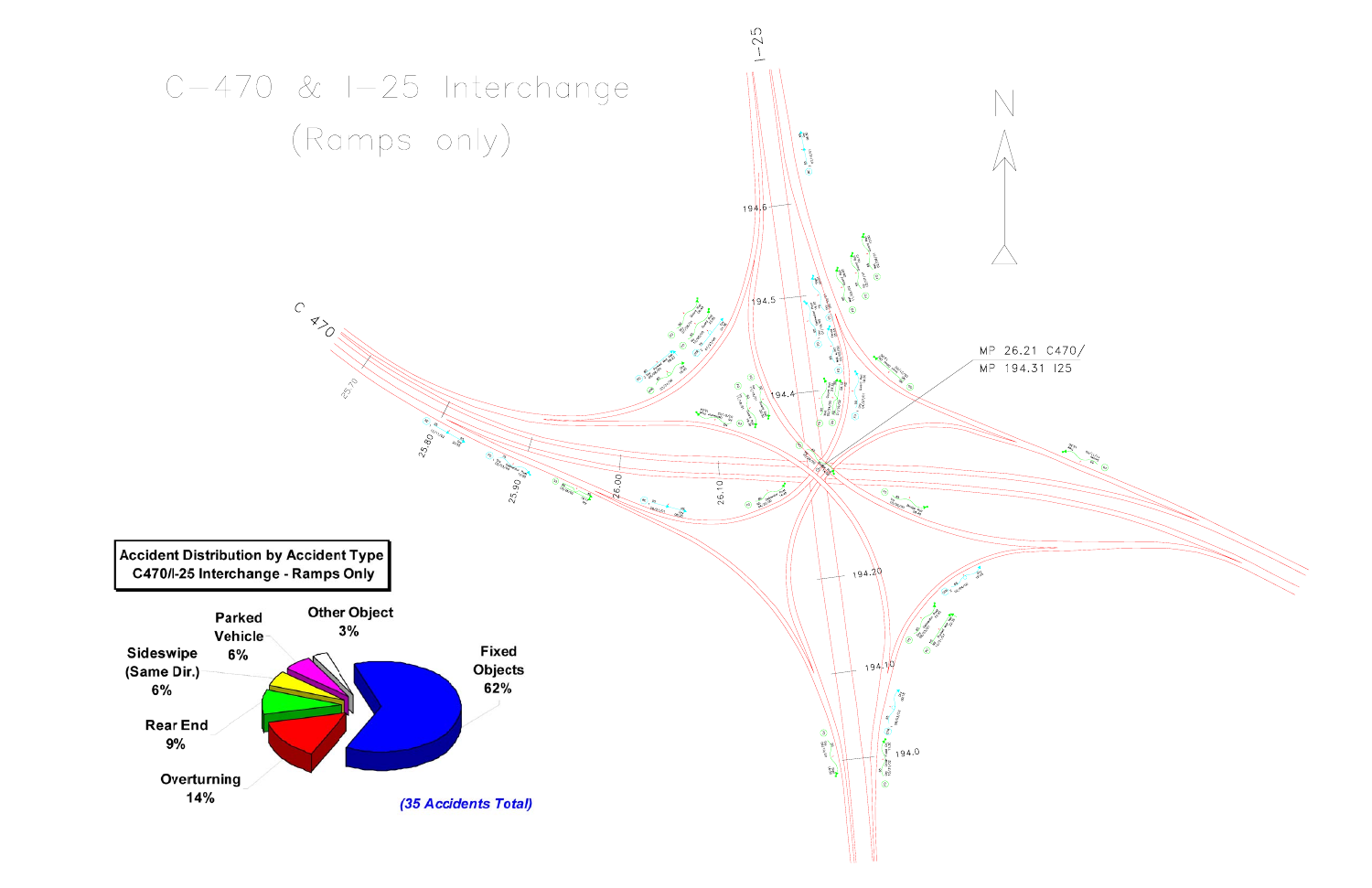## **CONCLUSIONS AND RECOMMENDATIONS**

The Transportation Equity Act for the 21st Century (TEA-21) of 1998 requires explicit consideration of safety in the transportation planning process. In order to meet this requirement and assist in the C-470 planning process, we have employed various analytical methods to evaluate the safety history on the segment of C-470 between the Ken Caryl Rd. interchange and the I-25 interchange. Primary among these methods is the recently developed concept of the Level of Service of Safety (LOSS). The LOSS concept makes it possible to accomplish the following:

- Qualitatively describe the degree of safety or un-safety of a roadway segment.
- ! Effectively communicate the magnitude of the safety problem to other professionals or elected officials.
- Bring perception of roadway safety in line with reality of safety performance reflecting a specific facility.
- ! Provide a frame of reference from a safety perspective for planning major corridor improvements.

Level of Service of Safety (LOSS) analysis shows that most of the C-470 corridor in the study area is performing at the LOSS-II level from an overall crash frequency as well as crash severity perspective. This observation suggests that C-470 is, on average, performing in an expected manner when viewed against freeways of this type statewide. In general, the potential for exceptional accident reduction in the study area is only moderate. This is not a surprising result as this highway is of relatively recent construction and was designed to a high standard. This study, however, has revealed the strong association of elevated accident occurrence with periods of high traffic volume and congested conditions. The higher incidence of the characteristic, congestion-related rear end and same direction sideswipe collisions is noted on the mainline as well as throughout most of the included interchanges. From a safety improvement perspective, any steps taken to increase capacity and improve traffic operations will have an accident reduction benefit. An overall reduction in accidents of 20% - 25% is expected to accompany capacity improvements such as adding an additional lane to the present freeway cross-section.

At the included interchanges, most of the safety problems can similarly be attributed to congestion and backups during periods of high traffic volume. Accident problems at interchange-related ramp intersections can be addressed by congestion mitigation such as adding travel and storage lanes, extending existing auxiliary lanes, using protected only left turn phases where approach turn problems exist and verifying adequate yellow and all-red times where broadside problems are present. In locations such as the Santa Fe and Broadway interchanges, more extensive modifications can provide commensurate operational and safety benefits.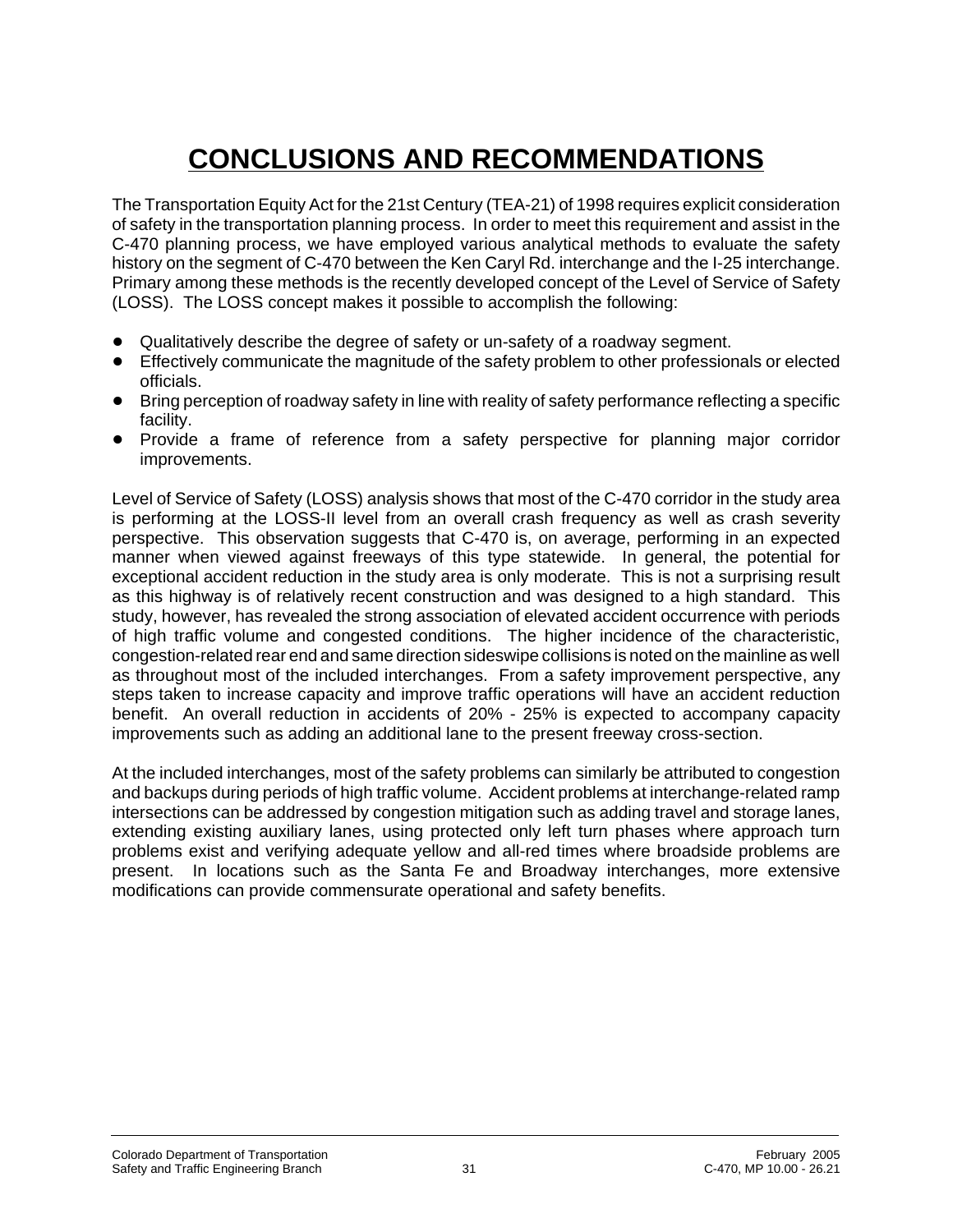#### **Part II: Evaluation of Alternatives from a Safety Standpoint**

#### **Introduction**

Hauer<sup>4</sup> formulated very clearly just how to measure road safety, "Of two alternative highway designs connecting points A and B and serving the same traffic, that highway design which is likely to have fewer and less severe crashes is the safer one. If so, safety of a road is always a matter of degree. A road can be safer or less safe." This formulation sets out sound principles to follow for the evaluation of design alternatives from a safety standpoint. In Part II we will assess how well each alternative addresses safety problems identified in Part I. The extent to which these problems are addressed is quantified by the estimated accident reduction for each design alternative. These estimates are inherently associated with some degree of uncertainty, yet we believe this approach will allow us to identify design alternatives that are more safe than others. Estimated accident reduction for each design alternative is based on the nature and magnitude of the existing safety problem and its susceptibility to correction. Assuming a 2% annual growth in the number accidents due to increasing traffic, we can estimate the number of accidents prevented over the next 20 years if the recommended improvements are implemented.

*THIS SECTION IN PROCESS OF COMPLETION - FEB. 2005*

<sup>4</sup> Hauer, E., (1999) *Safety Review of Highway 407: Confronting Two Myths*. TRB